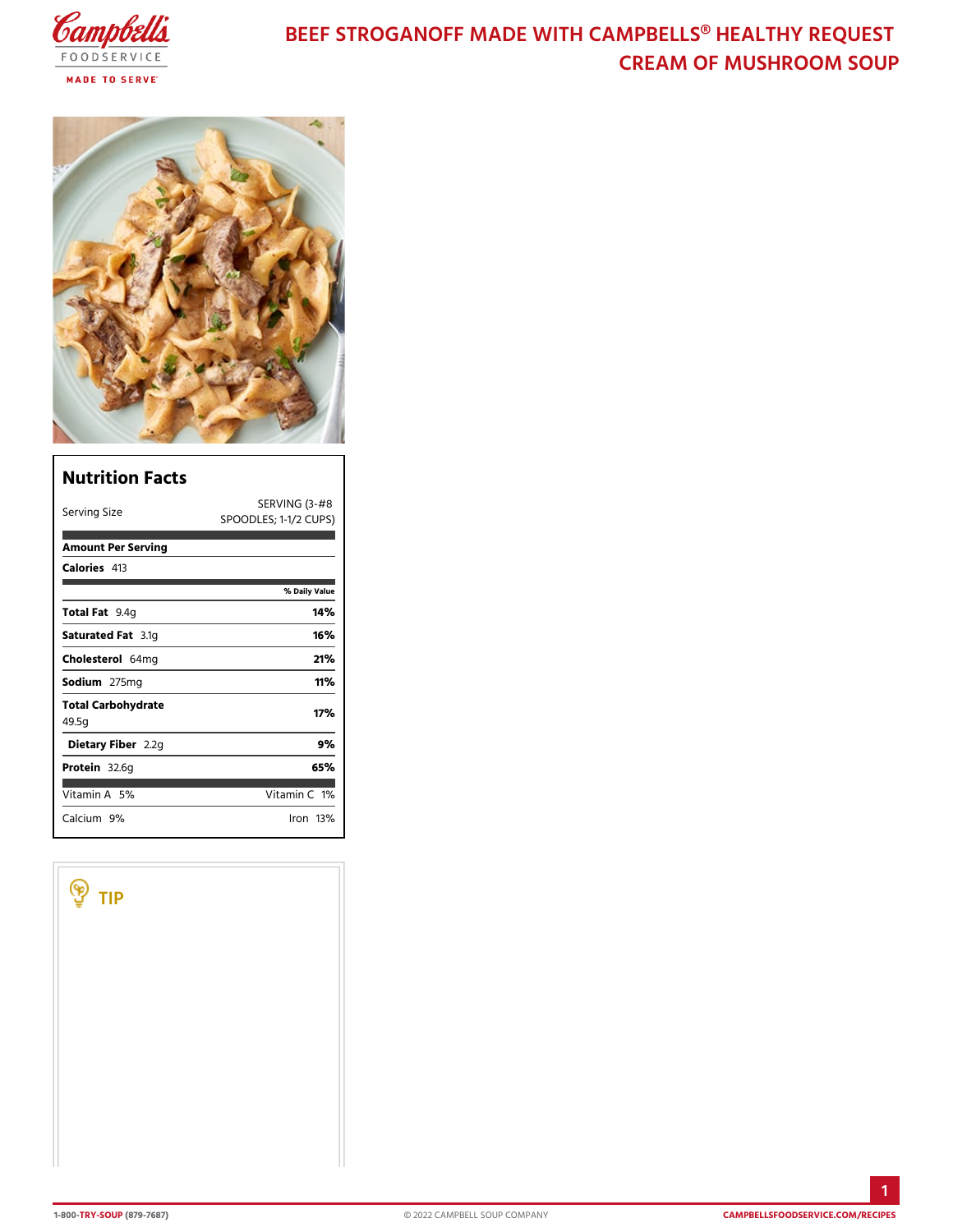## BEEF STROGANOFF MADE WITH CAMPBELLS CREAM OF MUSHROOM

| Amount of dry egg noo<br>needed for 24 servings<br>recipe:                                                                                            | Total Time<br>45 MIN                                                                | Serving & Size<br>SERVING (3-#8 SPOODL<br>CUPS                                                     |                      |  |
|-------------------------------------------------------------------------------------------------------------------------------------------------------|-------------------------------------------------------------------------------------|----------------------------------------------------------------------------------------------------|----------------------|--|
| 3.5 lb. dry egg 8n 5 oldblse.s<br>cooked<br>Noodles may be prepared ahead of time<br>and refrigerated until needed.<br>CCP: Reheat to 165UF annod the | <b>Difficulty</b><br>EASY<br>Yields<br>24                                           | Cream of Mushroom soup delive<br>flavor and creaminess making it<br>ever to make this classic Beef |                      |  |
| service at 140°F or higher until needed.                                                                                                              |                                                                                     |                                                                                                    |                      |  |
|                                                                                                                                                       | <b>INGREDIENTS</b><br>WEIGH                                                         |                                                                                                    | MEASU                |  |
|                                                                                                                                                       | cooked cholesterol-free noodle-style 3502. Z4 cups<br>drained                       |                                                                                                    |                      |  |
|                                                                                                                                                       | vegetable oil                                                                       |                                                                                                    | 2 tbsp.              |  |
|                                                                                                                                                       | boneless beef sirloin steak, yield from 1 lb raw, cut<br>into thin slices           |                                                                                                    |                      |  |
|                                                                                                                                                       | onion, chopped                                                                      | 6 oz.                                                                                              | 2 cups               |  |
|                                                                                                                                                       | Campbells® Healthy Request®<br>Condensed Cream of Mushroom Soup1 cans<br>. 50 oz ea |                                                                                                    |                      |  |
|                                                                                                                                                       | low fat (1%) milk                                                                   |                                                                                                    | $3 \frac{1}{2}$ cups |  |
|                                                                                                                                                       | paprika, ground                                                                     |                                                                                                    | $2 \frac{1}{2}$ sp.  |  |
|                                                                                                                                                       | black pepper, ground                                                                |                                                                                                    | $1$ tsp.             |  |
|                                                                                                                                                       | dried rosemary leaves                                                               |                                                                                                    | $1/4$ tsp.           |  |
|                                                                                                                                                       | Worcestershire sauce                                                                |                                                                                                    | $2$ tsp.             |  |
|                                                                                                                                                       | reduced fat sour cream<br>$120z$ .                                                  |                                                                                                    | 1 $1/2$ cups         |  |
|                                                                                                                                                       | fresh parsley, chopped                                                              |                                                                                                    | $1/4$ cups           |  |

2